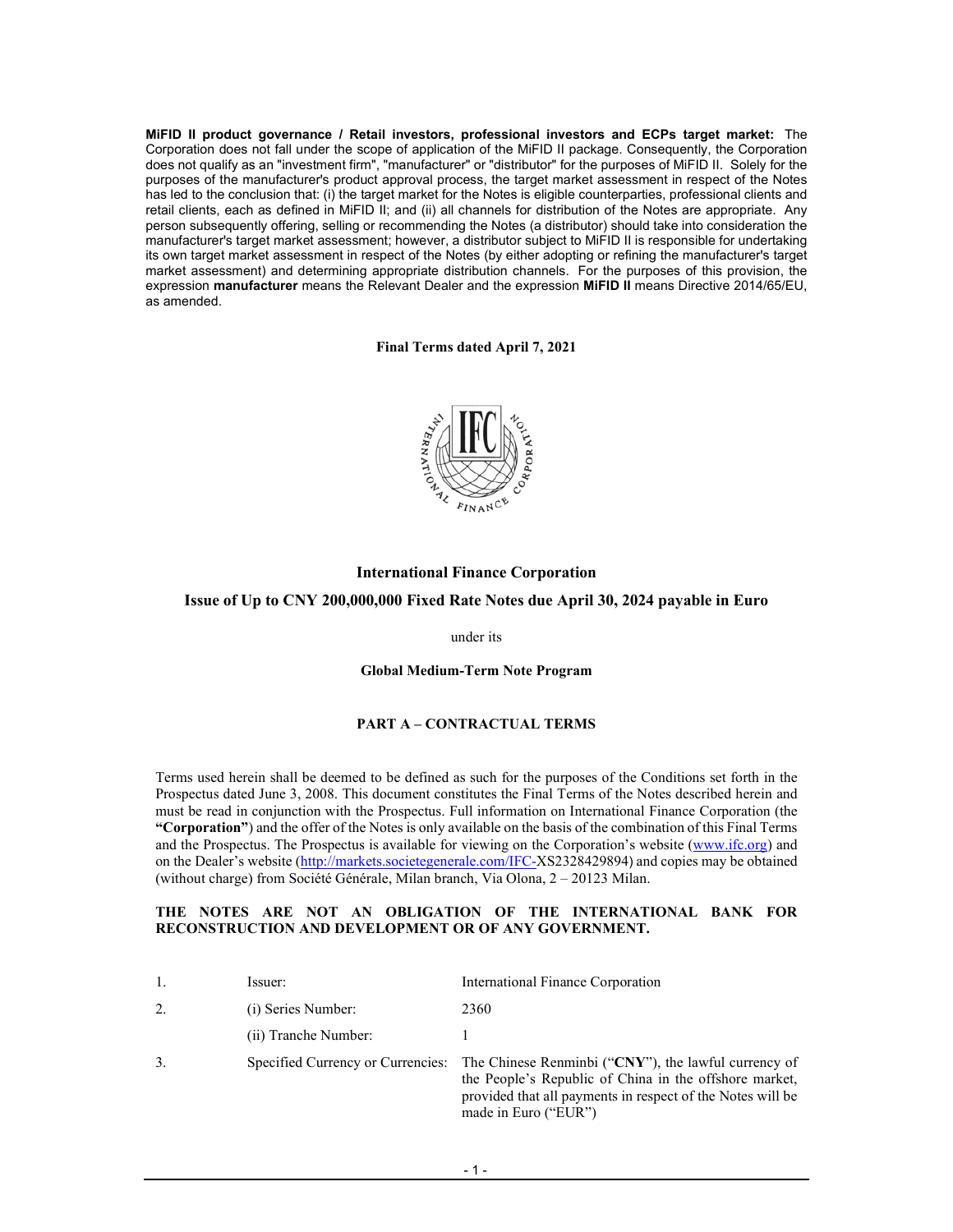| 4.  | <b>Aggregate Nominal Amount:</b>                   |                                                                                                                                                                                                                                      |
|-----|----------------------------------------------------|--------------------------------------------------------------------------------------------------------------------------------------------------------------------------------------------------------------------------------------|
|     | (i) Series:                                        | The Aggregate Nominal Amount of the issue will be a<br>maximum of CNY 200,000,000 and will be determined at<br>the end of the Offer Period.                                                                                          |
|     |                                                    | The Dealer has undertaken to procure that the Aggregate<br>Nominal Amount will be announced on its website<br>(http://markets.societegenerale.com/IFC-<br>XS2328429894) no later than five Business Days prior to<br>the Issue Date. |
|     | (ii) Tranche:                                      | The Aggregate Nominal Amount of the issue will be a<br>maximum of CNY 200,000,000 and will be determined at<br>the end of the Offer Period.                                                                                          |
|     |                                                    | The Dealer has undertaken to procure that the Aggregate<br>Nominal Amount will be announced on its website<br>(http://markets.societegenerale.com/IFC-<br>XS2328429894) no later than five Business Days prior to<br>the Issue Date. |
| 5.  | <b>Issue Price:</b>                                | 100.00 per cent. of the Aggregate Nominal Amount                                                                                                                                                                                     |
| 6.  | (i) Specified Denomination:                        | CNY 10,000                                                                                                                                                                                                                           |
|     | (ii) Calculation Amount:                           | CNY 10,000                                                                                                                                                                                                                           |
| 7.  | Issue Date:                                        | May 14, 2021                                                                                                                                                                                                                         |
| 8.  | Maturity Date:                                     | May 14, 2024                                                                                                                                                                                                                         |
| 9.  | Interest Basis:                                    | 1.85 per cent. Fixed Rate<br>(further particulars specified below)                                                                                                                                                                   |
| 10. | Redemption/Payment Basis:                          | Redemption at par<br>(further particulars specified below)                                                                                                                                                                           |
| 11. | Change of Interest or<br>Redemption/Payment Basis: | Not Applicable                                                                                                                                                                                                                       |
| 12. | Put/Call Options:                                  | Not Applicable                                                                                                                                                                                                                       |
| 13. | Status of the Notes:                               | Senior                                                                                                                                                                                                                               |
| 14. | Method of distribution:                            | Non-syndicated                                                                                                                                                                                                                       |

# **PROVISIONS RELATING TO INTEREST (IF ANY) PAYABLE**

| 15. | <b>Fixed Rate Note Provisions:</b>   | Applicable                                                                                                                                                                                                                                                                                                                                                                                   |
|-----|--------------------------------------|----------------------------------------------------------------------------------------------------------------------------------------------------------------------------------------------------------------------------------------------------------------------------------------------------------------------------------------------------------------------------------------------|
|     | (i) Rate of Interest :               | 1.85 per cent. per annum payable annually in arrear                                                                                                                                                                                                                                                                                                                                          |
|     | $(ii)$ Interest Payment Date $(s)$ : | May 14 in each year subject to the Modified Following<br>Business Day Convention to be applied on an unadjusted<br>basis (such that any amount payable shall not be affected<br>by the application of such Business Day Convention)                                                                                                                                                          |
|     | $(iii)$ Fixed Coupon Amount $(s)$ :  | The Fixed Coupon Amount payable per Calculation<br>Amount in respect of any Note for any Interest Accrual<br>Period shall be an amount in EUR equal to $(A)$ the product<br>of the Rate of Interest, the Calculation Amount and the<br>Day Count Fraction for such Interest Accrual Period<br><i>divided by (B)</i> the Settlement Fixing Rate for the related<br>Settlement Valuation Date. |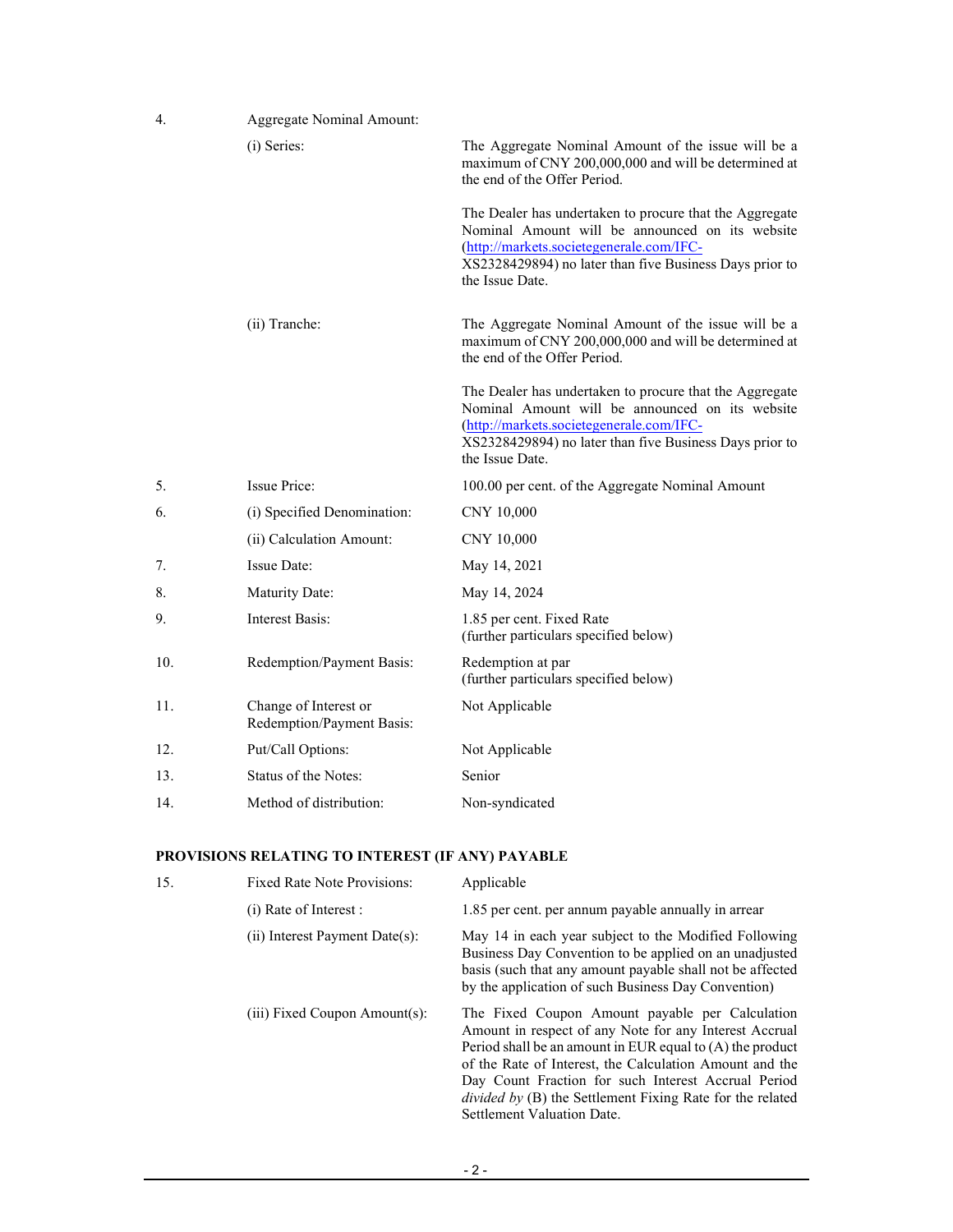The result will be rounded to the nearest EUR 0.01 (EUR 0.005 being rounded upwards).

For the avoidance of doubt, the provisions of item  $15(vii)$ below shall be applicable to the determination of the Fixed Coupon Amount.

(iv) Broken Amount(s): Not Applicable

(v) Day Count Fraction: Actual/360

(vi) Determination Dates: Not Applicable

 (vii) Other terms relating to the method of calculating interest for

Fixed Rate Notes: **"Settlement Fixing Rate"** means the "EUR/CNY Fixing Rate".

> "**EUR/CNY Fixing Rate**" means, for a Settlement Valuation Date, the rate of exchange expressed as the number of CNY per one EUR obtained by multiplying the EUR/USD Fixing Rate for such Valuation Date and the USD/CNY Fixing Rate for such Valuation Date..

> "**EUR/USD Fixing Rate"** means, for a Settlement Valuation Date, the relevant rate of exchange expressed as the number of USD per one EUR as specified on WMR Reuters page at 4:00 p.m. (London time) on such Settlement Valuation Date.

> "**USD/CNY Fixing Rate**" means, for a Settlement Valuation Date, the relevant rate of exchange expressed as the number of CNY per one USD for settlement in two Business Days specified on Reuters page SAEC at or around 9:15 a.m. Beijing time on such Settlement Valuation Date.

> **"Fixing Rate"** means each of the EUR/USD Fixing Rate and the EUR/CNY Fixing Rate. .

> **"Settlement Valuation Date"** means the fifth Business Day prior to before the Issue Date, each Interest Payment Date, Early Redemption Date or the Maturity Date (each such date, the "**Scheduled Settlement Valuation Date**"), as applicable, subject to the Modified Following Business Day Convention to be applied on an unadjusted basis (such that any amount payable shall not be affected by the application of such Business Day Convention).

> Upon a Disruption Event occurring or continuing on any Settlement Valuation Date as determined by the Determination Agent:

(a) the Settlement Valuation Date shall be the first succeeding Business Day that is not a Disrupted Day unless the Disruption Event continues to exist (measured from the applicable Scheduled Settlement Valuation Date) for 14 consecutive calendar days (the "Postponement Period"). In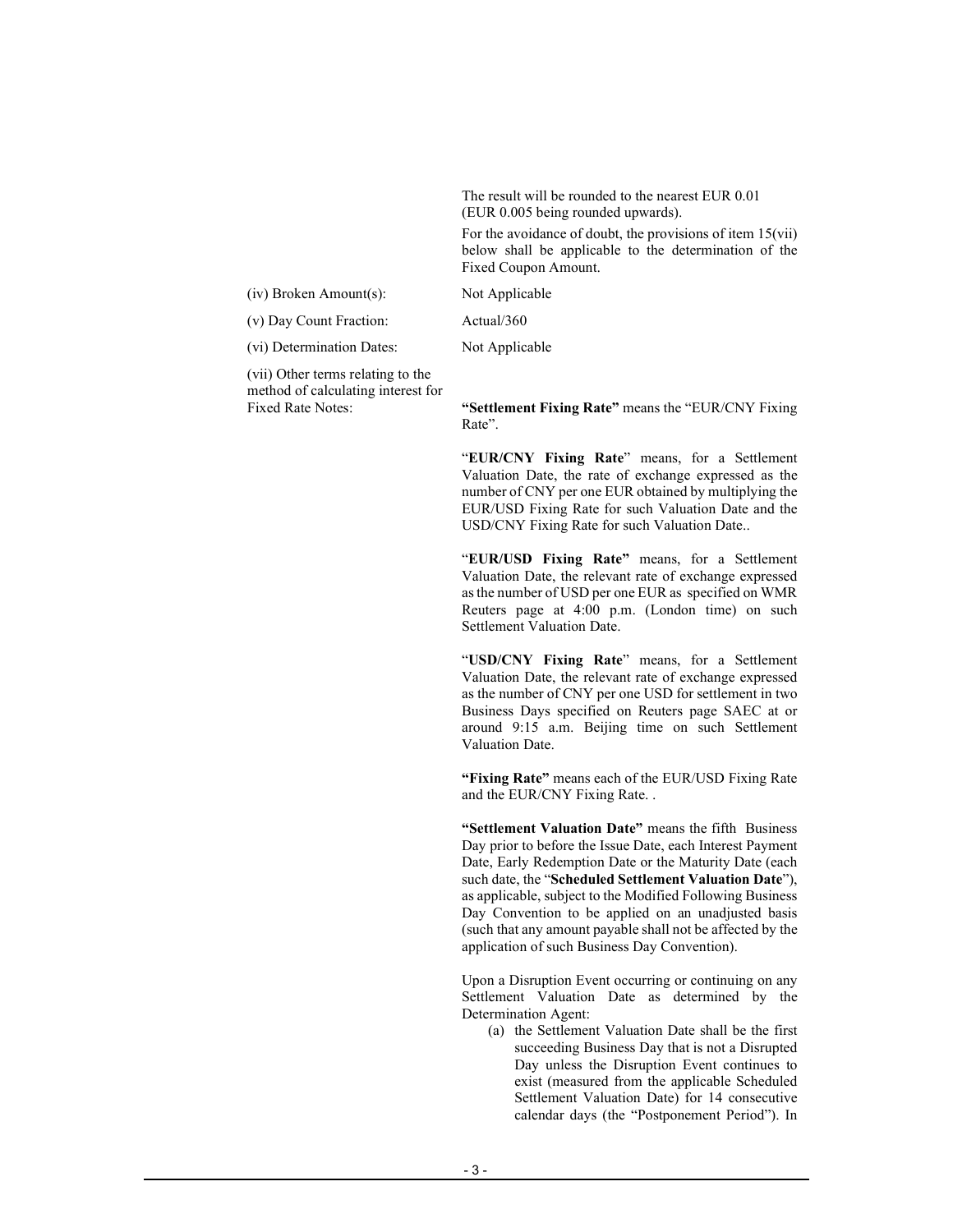that case, the Determination Agent shall determine the Settlement Fixing Rate using:

- (i) if a Price Source Disruption continues to exist with respect to the USD/CNY Fixing Rate on the last day of the Postponement Period, the Fallback USD/CNY Fixing Rate as of the next Business Day after the end of the Postponement Period (such date shall be deemed to be the Settlement Valuation Date); or
- (ii) if a Price Source Disruption continues to exist with respect to the EUR/USD Fixing Rate on the last day of the Postponement Period, the Fallback EUR/USD Fixing Rate as of the next Business Day after the end of the Postponement Period (such date shall be deemed to be the Settlement Valuation Date).

If a Price Source Disruption continues to exist with respect to one or both of the Fallback USD/CNY Fixing Rate and the Fallback EUR/USD Fixing Rate on the next Business Day after the last day of the Postponement Period, or such Business Day is an Unscheduled Holiday, the Determination Agent shall continue to attempt to determine the Disrupted Fixing Rate on each of the succeeding two Business Days, and the Business Day on which the Determination Agent determines the relevant Fixing Rate shall be deemed to be the Settlement Valuation Date.

If a Price Source Disruption continues to exist with respect to one or both of the Fallback USD/CNY Fixing Rate and the Fallback EUR/USD Fixing Rate, or an Unscheduled Holiday occurs, on the third Business Day after the last day of the Postponement Period (the "Final Cut Off Date), the Determination Agent shall determine the Disrupted Fixing Rate or Disrupted Fixing Rates taking into consideration all available information that in good faith it deems relevant, and such date shall be deemed to be the Settlement Valuation Date; and

(b) postpone the Issue Date, Interest Payment Date, Early Termination Date or Maturity Date related to such Settlement Valuation Date, as applicable, until the fifth Business Day following the date on which the Determination Agent determines the Settlement Fixing Rate pursuant to the provisions of item (a) above. No interest on the amount shall be paid by the Issuer in respect of such postponement.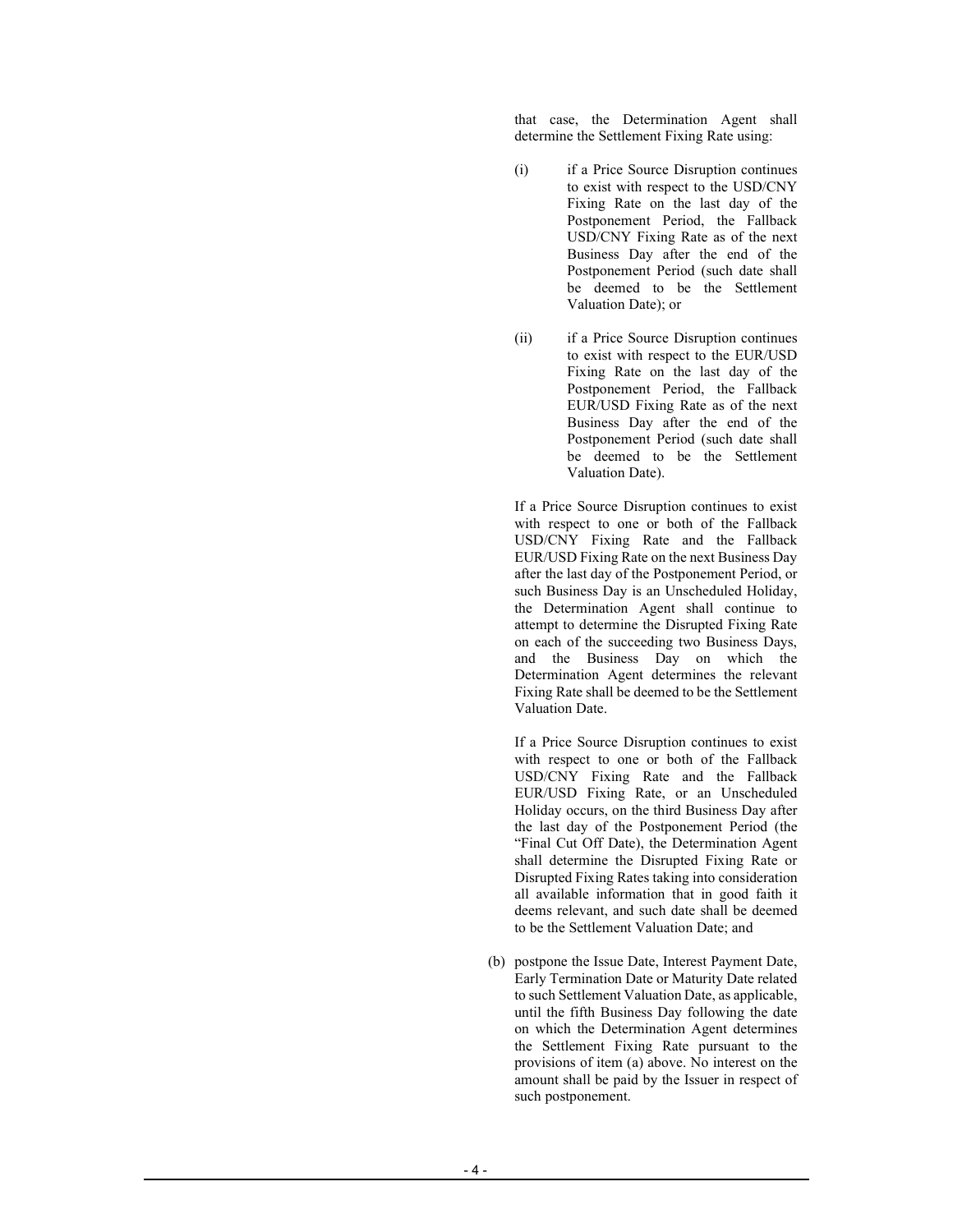For the purposes hereof:

**"Determination Agent"** means Société Générale - Tour Société Générale - 17 Cours Valmy 92987 Paris La Défense Cedex France

**"Disruption Event"** means the occurrence or existence of (a) Price Source Disruption, or (b) an Unscheduled Holiday. For the purpose hereof:

**Price Source Disruption** means that it becomes impossible to obtain one or more of the rates used to calculate the EUR/CNY Fixing Rate.

**Unscheduled Holiday** means that a day is not a Business Day and the market was not aware of such fact (by means of a public announcement or by reference to other publicly available information) until a time later than 9:00 a.m. Beijing local time 2 Business Days prior to such day;

**Disrupted Day** means any Business Day on which the Determination Agent determines that a Disruption Event has occurred.

**Disrupted Fixing Rate** means a Fixing Rate that is subject to a Price Source Disruption, as determined by the Determination Agent.

**Business Day** means for such purpose any day on which commercial banks are open for general business (including dealing in foreign exchange and foreign currency deposits) in New York, TARGET 2 and Beijing.

**Fallback USD/CNY Rate** means the USD/CNY exchange rate expressed as the number of CNY per one U.S. Dollar, for settlement in two Business Days, as published on Singapore Foreign Exchange Market Committee's ("SFEMC") website (www.sfemc.org) at approximately 3:30 p.m., Singapore time, or as soon thereafter as practicable, on the relevant Business Day. The spot rate will be calculated by SFEMC (or a service provider SFEMC may select in its sole discretion) pursuant to the SFEMC CNY Indicative Survey Rate Methodology (which means a methodology, dated as of December 1, 2004, as amended from time to time, for a centralized industry-wide survey of financial institutions that are active participants in the Chinese Renminbi/U.S. Dollar markets for the purpose of determining the SFEMC CNY Indicative Survey Rate).

**Fallback EUR/USD Rate** means the EUR/USD exchange rate expressed as the amount of U.S. Dollar per one Euro published on the BFIX PAGE at 1:00 p.m. London Time.

| 16. | Floating Rate Note Provisions: | Not Applicable |
|-----|--------------------------------|----------------|
|     |                                |                |

17. Zero Coupon Note Provisions: Not Applicable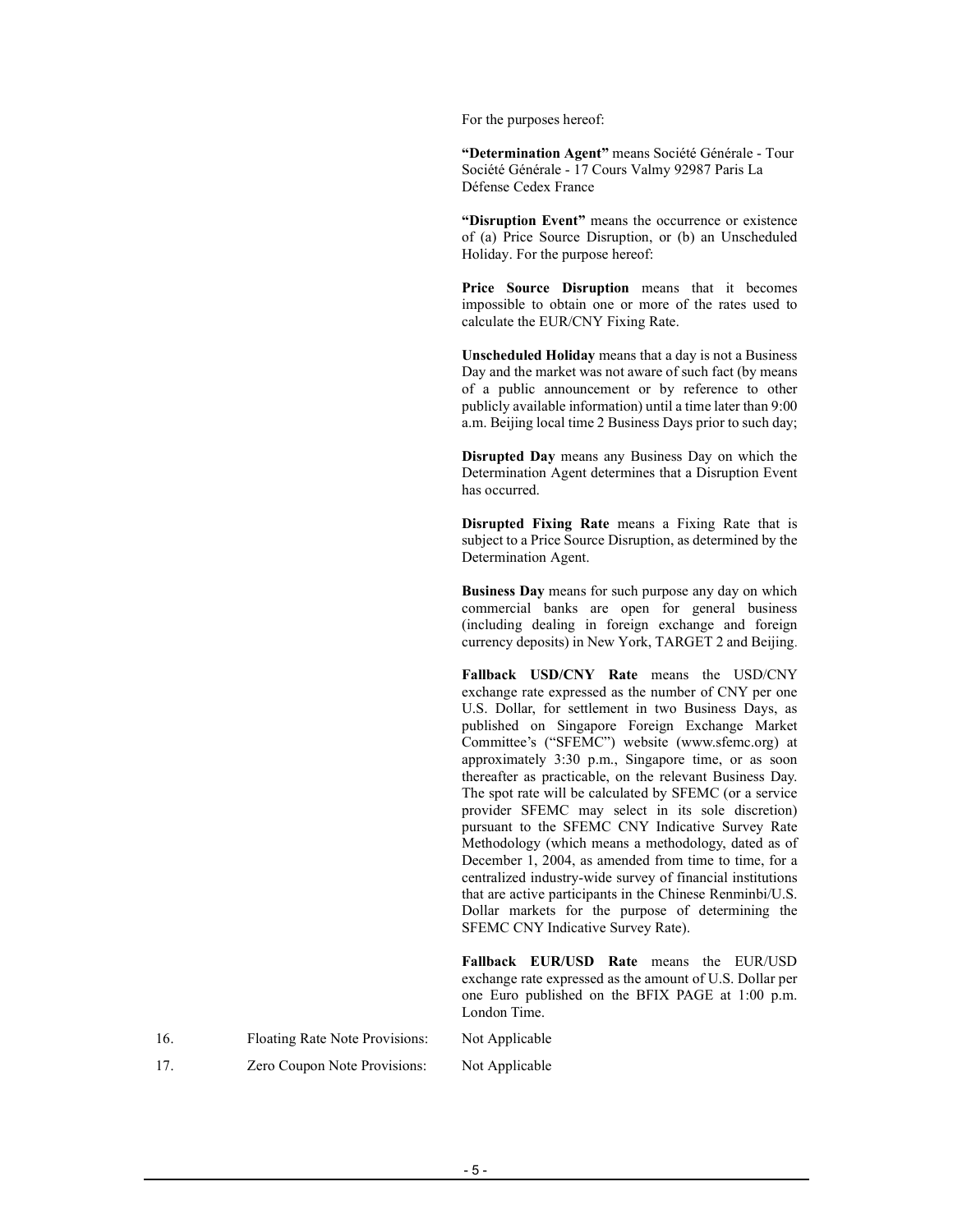| 18. | Index Linked Interest Note/other<br>variable-linked interest Note<br>Provisions: | Not Applicable                                                                                                                                                                                                                                                                                                                                                                                                                                                                                                                                                                                                                                                              |
|-----|----------------------------------------------------------------------------------|-----------------------------------------------------------------------------------------------------------------------------------------------------------------------------------------------------------------------------------------------------------------------------------------------------------------------------------------------------------------------------------------------------------------------------------------------------------------------------------------------------------------------------------------------------------------------------------------------------------------------------------------------------------------------------|
| 19. | Dual Currency Note Provisions:                                                   | Not Applicable                                                                                                                                                                                                                                                                                                                                                                                                                                                                                                                                                                                                                                                              |
|     | <b>PROVISIONS RELATING TO REDEMPTION</b>                                         |                                                                                                                                                                                                                                                                                                                                                                                                                                                                                                                                                                                                                                                                             |
| 20. | Call Option I:                                                                   | Not Applicable                                                                                                                                                                                                                                                                                                                                                                                                                                                                                                                                                                                                                                                              |
|     | Call Option II (Automatic):                                                      | Not Applicable                                                                                                                                                                                                                                                                                                                                                                                                                                                                                                                                                                                                                                                              |
| 21. | Put Option:                                                                      | Not Applicable                                                                                                                                                                                                                                                                                                                                                                                                                                                                                                                                                                                                                                                              |
| 22. | Final Redemption Amount of each<br>Note:                                         | The Final Redemption Amount per Calculation Amount<br>will be payable on the Maturity Date in EUR and shall be<br>determined by the Determination Agent, on the relevant<br>Settlement Valuation Date in respect of the Maturity Date,<br>as follows:                                                                                                                                                                                                                                                                                                                                                                                                                       |
|     |                                                                                  | Calculation Amount <i>divided</i> by the Settlement<br><b>Fixing Rate</b>                                                                                                                                                                                                                                                                                                                                                                                                                                                                                                                                                                                                   |
|     |                                                                                  | The result will be rounded to the nearest EUR 0.01 (EUR<br>0.005 being rounded upwards).                                                                                                                                                                                                                                                                                                                                                                                                                                                                                                                                                                                    |
|     |                                                                                  | For the avoidance of doubt, the provisions of item $15(vii)$<br>above shall be applicable to the determination of the Final<br>Redemption Amount.                                                                                                                                                                                                                                                                                                                                                                                                                                                                                                                           |
| 23. | Early Redemption Amount:                                                         | The Final Redemption Amount of the Notes, as<br>determined in accordance with item 22 above (provided<br>that the Settlement Valuation Date shall be the Settlement<br>Valuation Date in respect of such Early Redemption Date)<br>plus accrued and unpaid interest, if any, as determined in<br>accordance with item 15 above; provided that, for the<br>purposes of such determination, the relevant Interest<br>Period shall be the period beginning on, and including, the<br>Interest Payment Date falling immediately prior to the<br>date upon which the Notes become due and payable to,<br>but excluding, the date upon which the Notes become due<br>and payable. |

## **GENERAL PROVISIONS APPLICABLE TO THE NOTES**

| 24. | Form of Notes:                                                 | Registered Notes: Global Registered Certificate available<br>on Issue Date                                                                                                                                                                                                                                                                                                                                                                                                                                                                               |
|-----|----------------------------------------------------------------|----------------------------------------------------------------------------------------------------------------------------------------------------------------------------------------------------------------------------------------------------------------------------------------------------------------------------------------------------------------------------------------------------------------------------------------------------------------------------------------------------------------------------------------------------------|
| 25. | New Global Note (NGN):                                         | No.                                                                                                                                                                                                                                                                                                                                                                                                                                                                                                                                                      |
| 26. | Financial Centre(s) or other<br>special provisions relating to | New York, TARGET2, Beijing                                                                                                                                                                                                                                                                                                                                                                                                                                                                                                                               |
|     | payment dates:                                                 | Notwithstanding Condition 6(h), if any date of payment<br>would fall on a day that is not a Business Day, then, such<br>date shall be postponed to the next day that is a Business<br>Day unless it would thereby fall into the next calendar<br>month, in which event such date shall be brought forward<br>to the immediately preceding Business Day. This business<br>day convention is to be applied on an unadjusted basis<br>according to which any amount payable shall not be<br>affected by the application of such business day<br>convention. |

In this paragraph, "business day" means a day (other than a Saturday or a Sunday) in which banks and foreign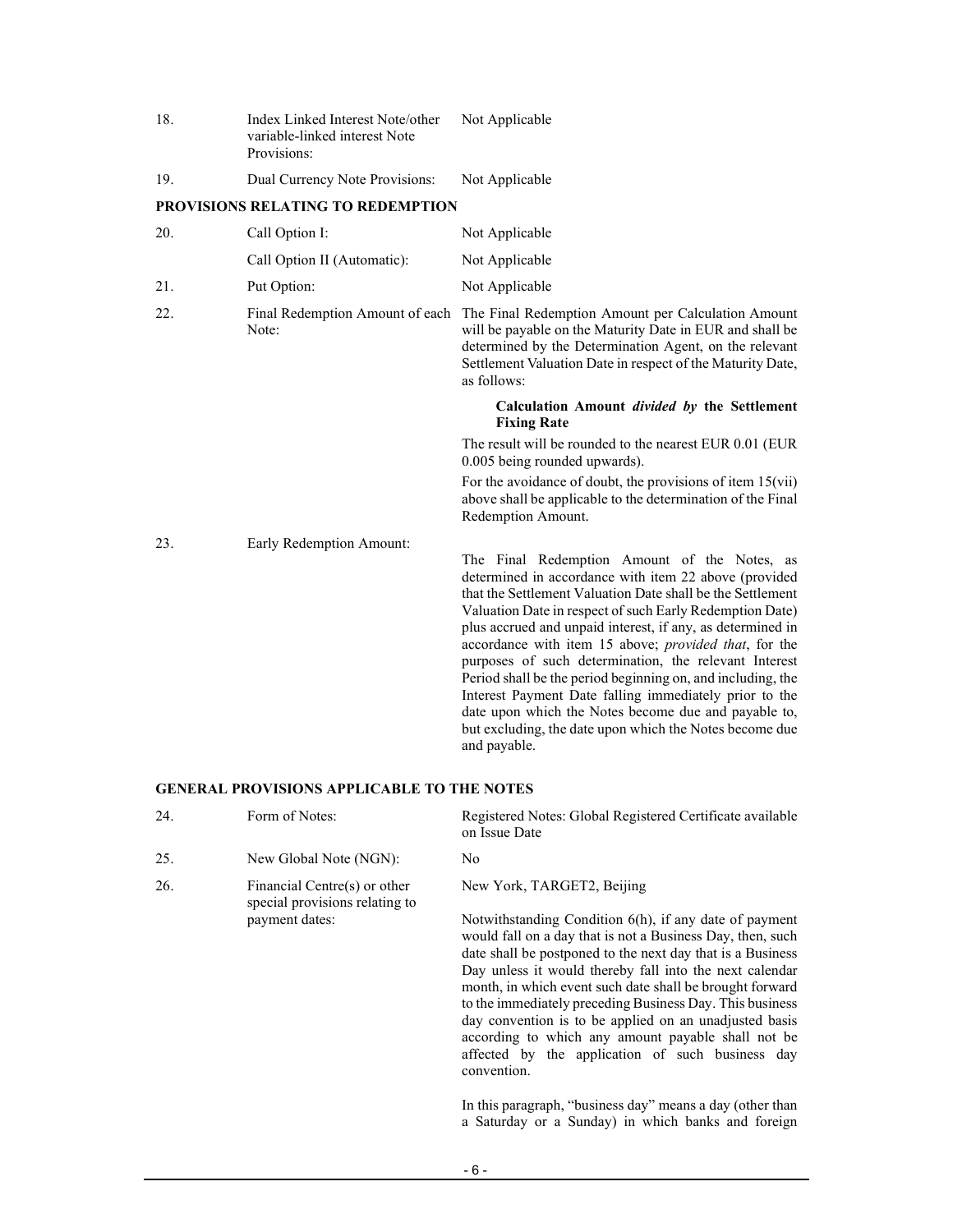exchange markets are open for business in any Financial Centre(s).

| 27.                 | Talons for future Coupons or<br>Receipts to be attached to<br>Definitive Notes (and dates on<br>which such Talons mature):                         | No                                                                                                                                                                                                                                        |
|---------------------|----------------------------------------------------------------------------------------------------------------------------------------------------|-------------------------------------------------------------------------------------------------------------------------------------------------------------------------------------------------------------------------------------------|
| 28.                 | Details relating to Partly Paid<br>Notes: amount of each payment<br>comprising the Issue Price and<br>date on which each payment is to<br>be made: | Not Applicable                                                                                                                                                                                                                            |
| 29.                 | Details relating to instalment<br>Notes: amount of each instalment,<br>date on which each payment is to<br>be made:                                | Not Applicable                                                                                                                                                                                                                            |
| 30.                 | Redenomination, renominalization Not Applicable<br>and reconventioning provisions:                                                                 |                                                                                                                                                                                                                                           |
| 31.                 | Consolidation provisions:                                                                                                                          | Not Applicable                                                                                                                                                                                                                            |
| 32.                 | Additional terms:                                                                                                                                  | Applicable, the Corporation reserves its right at any time<br>without the consent of Noteholders to make any modification to<br>the Notes which is of a formal, minor or technical nature or<br>which is made to correct a manifest error |
|                     |                                                                                                                                                    |                                                                                                                                                                                                                                           |
|                     | (i) Governing law:                                                                                                                                 | English                                                                                                                                                                                                                                   |
| <b>DISTRIBUTION</b> |                                                                                                                                                    |                                                                                                                                                                                                                                           |
| 33.                 | (i) If syndicated, names and<br>addresses of Managers and<br>underwriting commitments:                                                             | Not Applicable                                                                                                                                                                                                                            |
|                     | (ii) Date of Terms Agreement:                                                                                                                      | April 8, 2021                                                                                                                                                                                                                             |
|                     | (iii) Stabilizing Manager(s) (if<br>any):                                                                                                          | Not Applicable                                                                                                                                                                                                                            |
| 34.                 | If non-syndicated, name and<br>address of Dealer:                                                                                                  | Société Générale<br>Tour Société Générale<br>17 Cours Valmy<br>92987 Paris La Défense Cedex<br>France                                                                                                                                     |
| 35.                 | Total commission and concession:                                                                                                                   | Applicable<br>For more information on commissions from the Dealer to<br>the Distributors, see clause (ii) "Offer Price" under<br>"Terms and Conditions of the Offer" as attached hereto                                                   |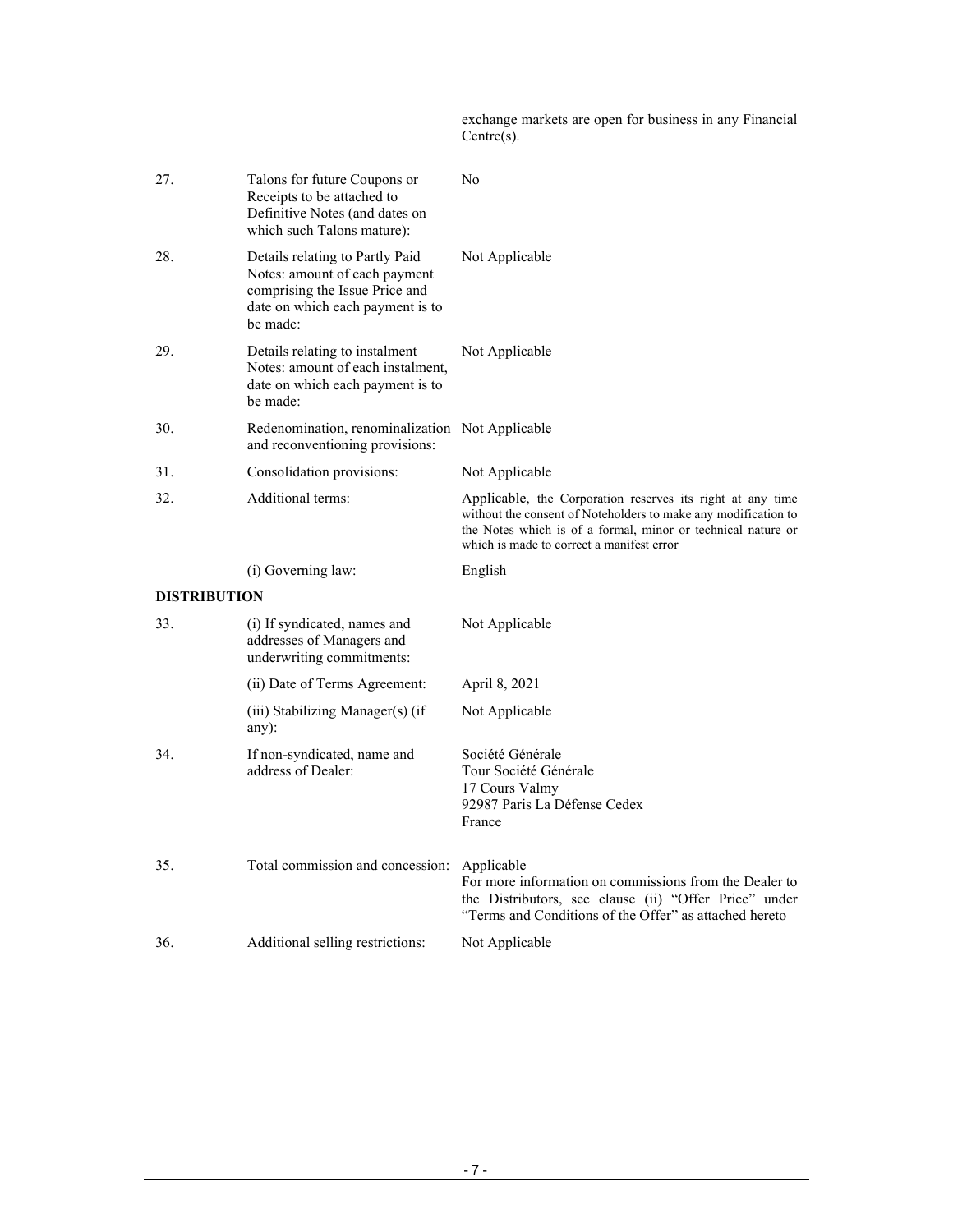## **RESPONSIBILITY**

The Corporation accepts responsibility for the information contained in this Final Terms.

Signed on behalf of the Corporation:

 $\overline{a}$  $\overline{\phantom{a}}$ By: 

Duly authorized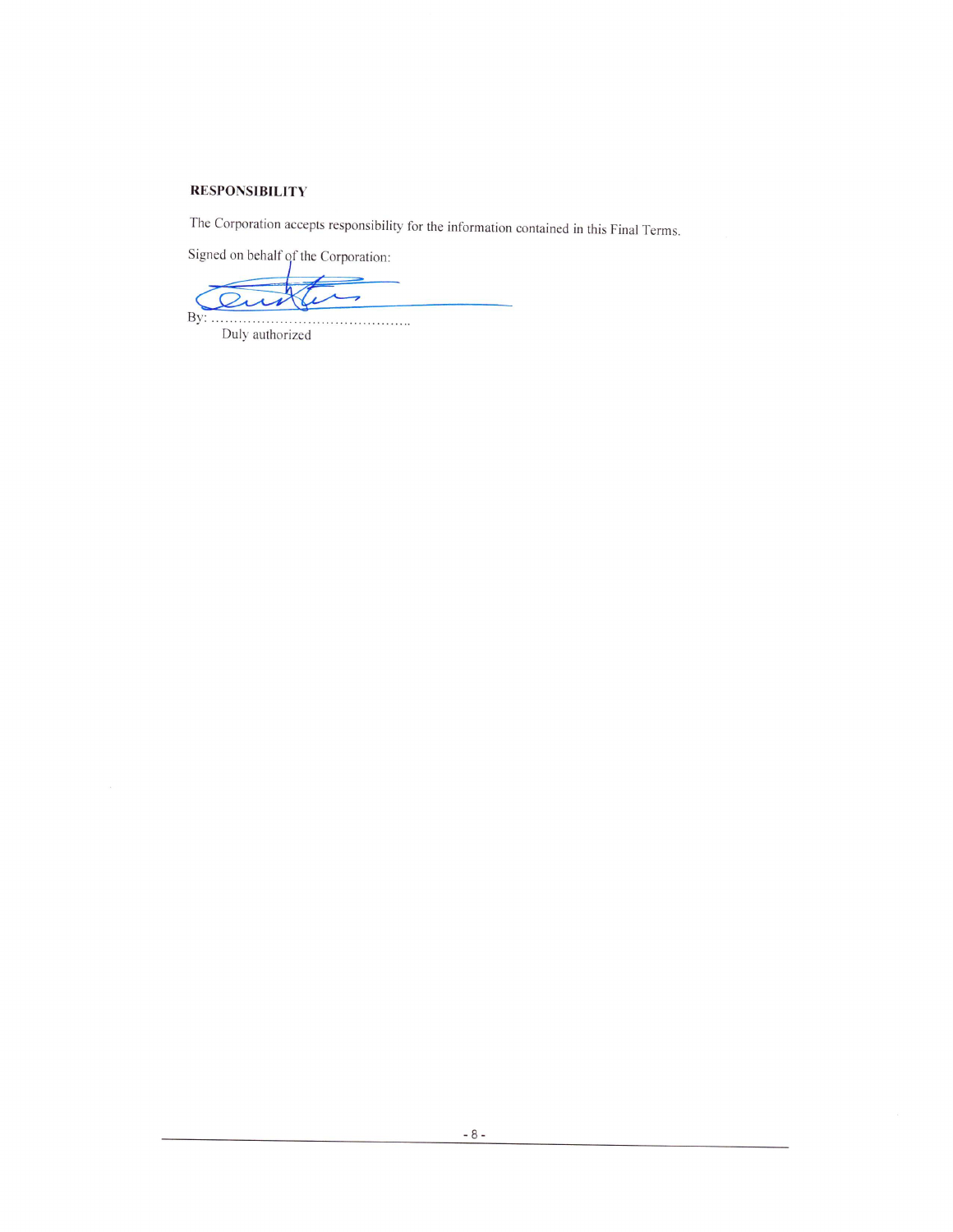#### **PART B – OTHER INFORMATION**

#### **1. LISTING**

|    | $(i)$ Listing:             | Not Applicable.                                                                                                                                                                                                                                     |
|----|----------------------------|-----------------------------------------------------------------------------------------------------------------------------------------------------------------------------------------------------------------------------------------------------|
|    | (ii) Admission to trading: | Application will be made by the Dealer for the Notes to be<br>admitted to trading on EuroTLX, a multilateral trading facility<br>organized and managed by Borsa Italiana S.p.A. with effect<br>from or as soon as practicable after the Issue Date. |
|    |                            | The Issuer is not a sponsor of, nor it is responsible for, the<br>admission to trading of the Notes on EuroTLX.                                                                                                                                     |
| 2. | <b>RATINGS</b>             |                                                                                                                                                                                                                                                     |
|    | Ratings:                   | The Notes to be issued have not been rated.                                                                                                                                                                                                         |
|    |                            | The Global Medium-Term Note Programme has been rated:                                                                                                                                                                                               |
|    |                            | $S\&P: AAA$<br>Moody's: Aaa                                                                                                                                                                                                                         |

#### **3. INTERESTS OF NATURAL AND LEGAL PERSONS INVOLVED IN THE ISSUE/OFFER**

 The Dealer has an interest in the offer of the Notes in connection with its underwriting commitment as specified in section "Terms and Conditions of the Offer" below.

The Distributors have an interest in the offer of the Notes as they receive by the Dealer an upfront commission for the distribution and promotion of the Notes as specified in section "Terms and Conditions of the Offer" sub-paragraph (ii) below.

## **4. OPERATIONAL INFORMATION**

 Intended to be held in a manner which would allow Eurosystem eligibility: No ISIN code: XS2328429894 Common code: 232842989 CUSIP: Not Applicable CINS: Not Applicable Any clearing system(s) other than Euroclear Bank S.A./N.V., Clearstream Banking, *société anonyme* and The Depository Trust Company and the relevant identification number(s): Not Applicable Delivery: Delivery against payment Names and addresses of additional Paying Agent(s) (if any): Not Applicable

## **5. GENERAL**

Applicable TEFRA exemption: Not Applicable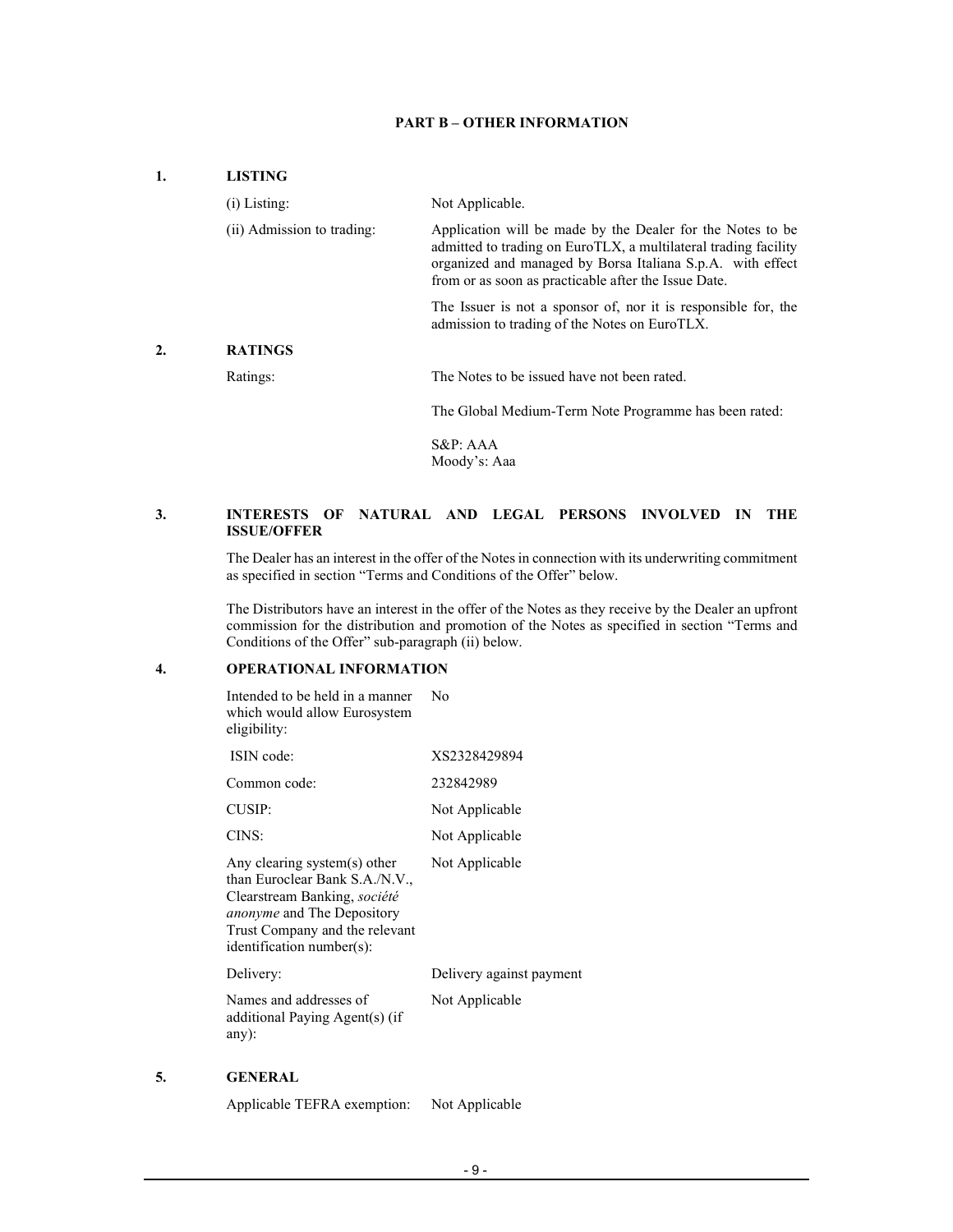Public Offer: The Notes will be offered to the public in the Republic of Italy in accordance with the terms and subject to the conditions set forth in the next section "Terms and Conditions of the Offer"

## **6. CONFLICTS OF INTEREST**

Société Générale will be the Determination Agent under the Notes and will also be IFC's counterparty in a related swap transaction entered into by IFC in order to hedge its obligations under the Notes. The existence of such multiple roles and responsibilities for Société Générale creates possible conflicts of interest. For example, the amounts payable by Société Générale to IFC under the related swap transaction are expected, as of the Issue Date, to be calculated on the same basis as the amounts payable by IFC under the Notes. As a result, the determinations made by Société Générale in its discretion as a Determination Agent for the Notes may affect the amounts payable by Société Générale under the related swap transaction, and, in making such determinations, Société Générale may have economic interests adverse to those of the Noteholders. The Noteholder understands that although IFC will enter into the related swap transaction with Société Générale as swap counterparty in order to hedge its obligations under the Notes, IFC's rights and obligations under the related swap transaction will be independent of its rights and obligations under the Notes, and Noteholders will have no interest in the related swap transaction or any payment to which IFC may be entitled thereunder.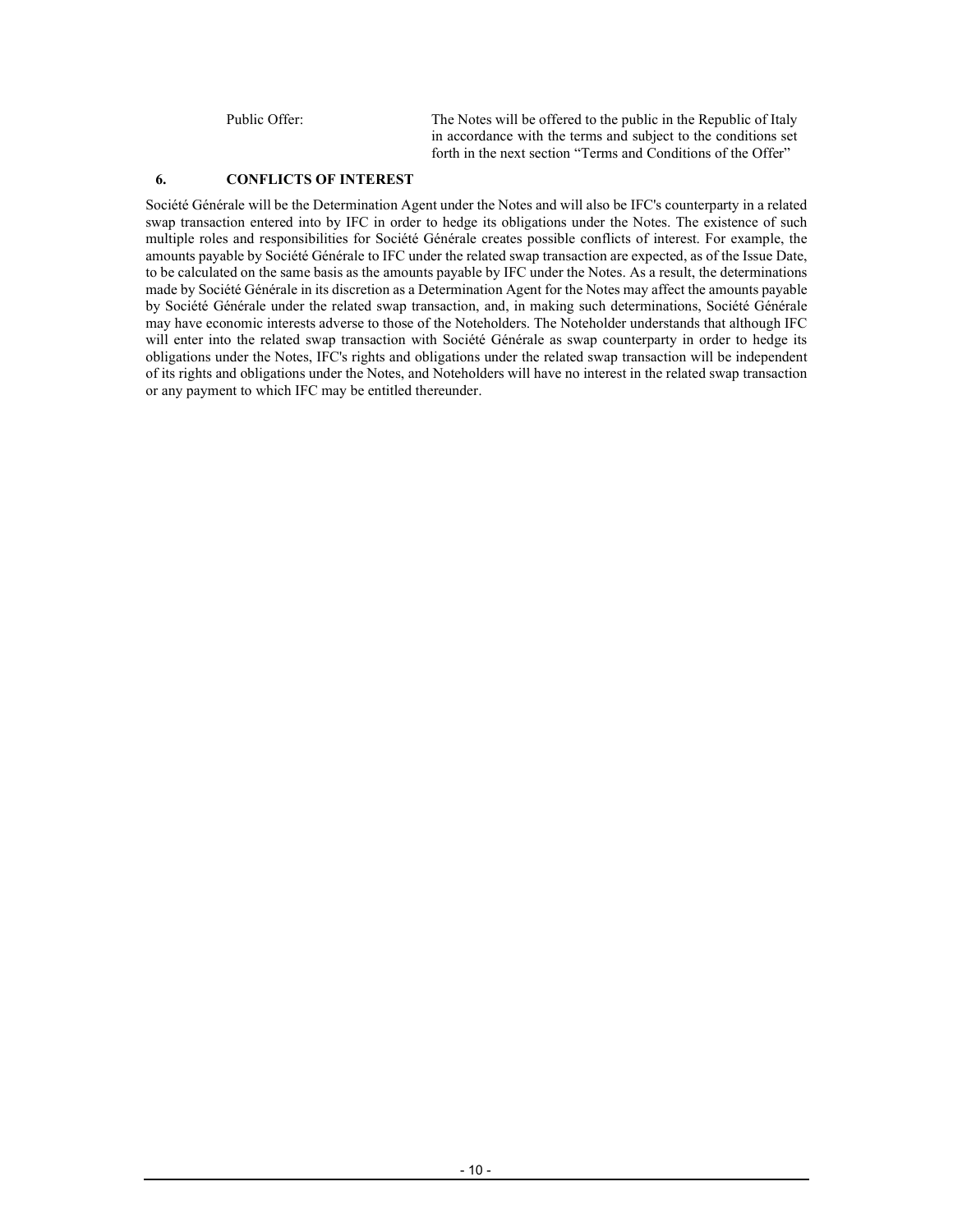#### **TERMS AND CONDITIONS OF THE OFFER**

The Issuer has agreed to allow the use of this Final Terms and the Prospectus by the Dealer and by any entities appointed by the Dealer with a public offer of the Notes in Italy, the terms and conditions of which are set out in the following paragraphs.

Under the Terms Agreement between the Issuer and the Dealer dated on or about [\*], 2021 (the **"Terms Agreement"**), the Dealer has undertaken that the offer of the Notes will be carried out by the Dealer, either directly or through entities acting as distributors appointed by the Dealer (the **"Distributors"**), to public in Italy during the Offer Period (as defined below), subject to compliance with all applicable laws and regulations (the **"Offer"**). Distributors will act on behalf of the Dealer and not of the Issuer. The list of Distributors has been published by the Dealer on the date of this Final Terms on the following website (http://markets.societegenerale.com/IFC-XS2328429894).

Under the Terms Agreement the Dealer has also undertaken to subscribe for a minimum aggregate amount of Notes corresponding to USD 5,000,000 irrespective of the outcome of the Offer, save in the case of withdrawal of the Offer and cancellation of the issuance of Notes as provided for by clause (iii) below. No undertakings have been made by the Distributors or third parties to guarantee the outcome of the Offer.

| (i)  | Offer Period: | From and including April 8, 2021 at 9.00 a.m. Central<br>European Time (CET) to and including May 6, 2021 at<br>4.00 p.m. CET, subject to any early closing of the Offer<br>Period as described under clause (iii) below.                                                                                                                                 |
|------|---------------|-----------------------------------------------------------------------------------------------------------------------------------------------------------------------------------------------------------------------------------------------------------------------------------------------------------------------------------------------------------|
|      |               | The Issuer has been informed that the Notes will be<br>distributed:                                                                                                                                                                                                                                                                                       |
|      |               | (a) within the premises of the Distributors (at their<br>offices and branches);                                                                                                                                                                                                                                                                           |
|      |               | (b) through door-to-door selling ( <i>fuori sede</i> ) pursuant to<br>Articles 30 and 31 of the Italian Legislative Decree No.<br>58 of 24 <sup>th</sup> February 1998, as amended from time to time<br>(the "Italian Financial Services Act") from and<br>including April 8, 2021 at 9.00 a.m. CET to and<br>including May 6, 2021 at 4.00 p.m. CET; and |
|      |               | (c) through long distance selling techniques (tecniche di<br>comunicazione a distanza) pursuant to article 32 of the<br>Italian Financial Services Act from and including April<br>8, 2021 at 9.00 a.m. CET to and including April 30,<br>2021 at 4.00 p.m. CET,                                                                                          |
|      |               | subject to any early closing of the Offer Period as<br>described under clause (iii) below.                                                                                                                                                                                                                                                                |
| (ii) | Offer Price:  | The Issue Price, equal to 100.00 per cent. of the<br>Specified Denomination of the Notes.                                                                                                                                                                                                                                                                 |
|      |               | The Offer Price includes a commission for the<br>distribution and promotion of the Notes, payable<br>upfront by the Dealer to the Distributors, and equal to a<br>maximum amount of 1.00% per cent. of the Calculation<br>Amount for each Note distributed by each Distributor.                                                                           |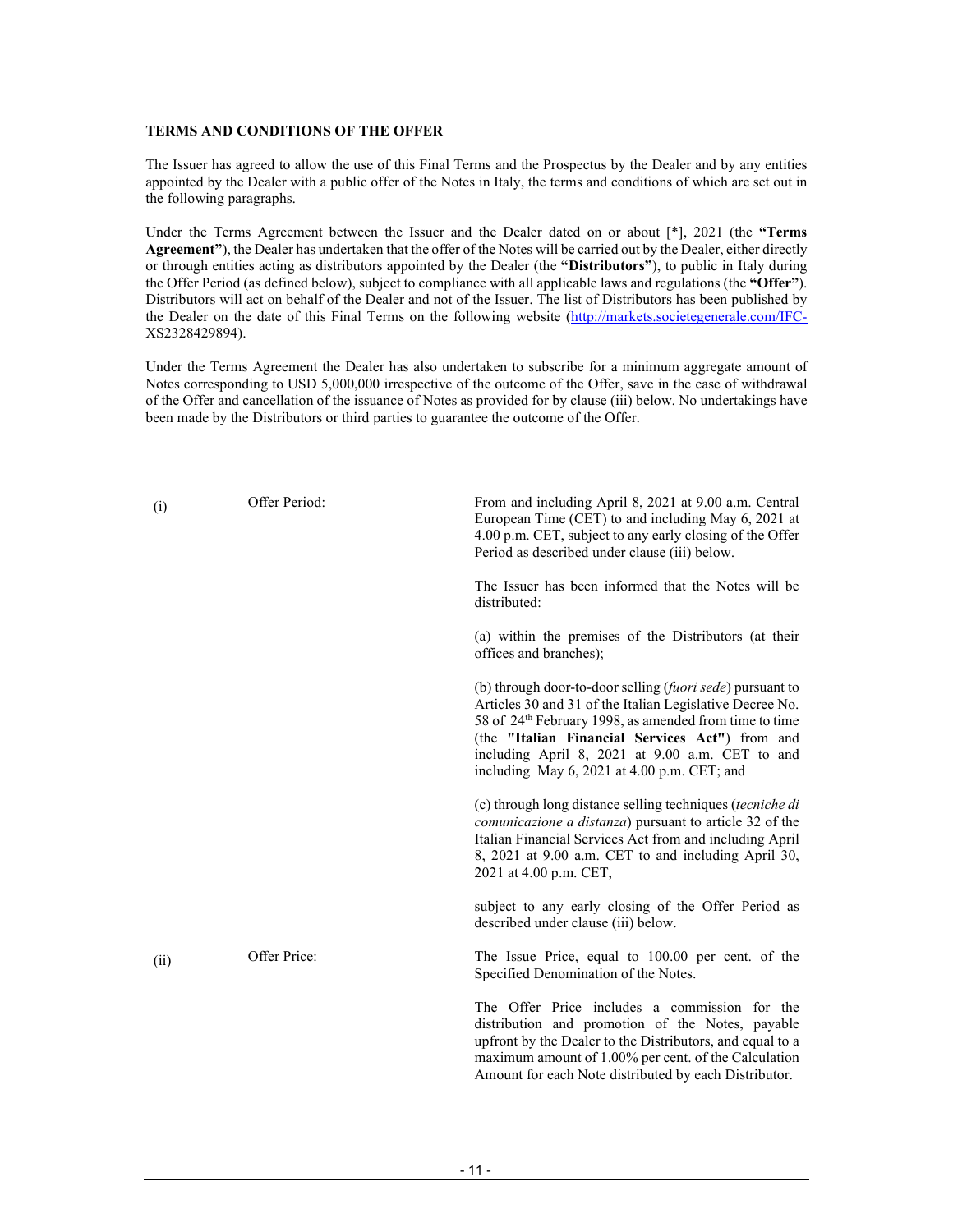| (iii) | Early closing,<br>cancellation: | withdrawal<br>and     | Early closing:<br>After prior consultation with the Issuer, the Dealer, at<br>its discretion, may close the Offer Period early. The<br>Dealer will inform the public of such early closure of<br>the Offer Period by means of a notice published on its<br>(http://markets.societegenerale.com/IFC-<br>website<br>XS2328429894).                                                                                                                                                                                             |
|-------|---------------------------------|-----------------------|------------------------------------------------------------------------------------------------------------------------------------------------------------------------------------------------------------------------------------------------------------------------------------------------------------------------------------------------------------------------------------------------------------------------------------------------------------------------------------------------------------------------------|
|       |                                 |                       | The early closure of the Offer Period will take effect the<br>day after the publication of the early closure notice on<br>website<br>οf<br>the<br>the<br>Dealer<br>(http://markets.societegenerale.com/IFC-<br>XS2328429894) and<br>shall also<br>apply<br>to<br>any<br>distributions made through door-to-door selling.                                                                                                                                                                                                     |
|       |                                 |                       | Withdrawal and Cancellation:<br>At any time before the Issue Date, the Dealer reserves<br>the right (after prior consultation with the Issuer), to<br>withdraw the Offer of the Notes and for the Issuer to<br>cancel the issuance of the Notes. The Dealer will inform<br>the public of the withdrawal of the Offer of the Notes<br>and the cancellation of the issuance of the Notes by<br>means of a notice to be published by the Dealer on its<br>(http://markets.societegenerale.com/IFC-<br>website<br>XS2328429894). |
|       |                                 |                       | For the avoidance of doubt, if an early closure or<br>withdrawal and cancellation event shall have occurred,<br>any potential investors that has applied to subscribe to<br>the Notes, shall not be entitled to subscribe or to<br>otherwise acquire the Notes.                                                                                                                                                                                                                                                              |
| (iv)  | Description<br>process:         | of the<br>application | Each prospective Noteholder will purchase the Notes in<br>accordance with the arrangements in place between the<br>relevant Distributor and its customers, relating to the<br>purchase of securities generally.                                                                                                                                                                                                                                                                                                              |
|       |                                 |                       | Noteholders (other than the Dealer) will not enter into<br>any contractual arrangements directly with the Issuer in<br>connection with the offer or purchase of the Notes.                                                                                                                                                                                                                                                                                                                                                   |
|       |                                 |                       | During the Offer Period, investors may apply for the<br>purchase of the Notes at the offices and branches (filiali)<br>of any Distributors by completing, duly executing and<br>delivering a specific acceptance form.                                                                                                                                                                                                                                                                                                       |
|       |                                 |                       | Acceptance forms are available at each Distributor's<br>office and branch.                                                                                                                                                                                                                                                                                                                                                                                                                                                   |
|       |                                 |                       | Distributors intending to distribute Notes through door-<br>to-door selling (fuori sede) pursuant to article 30 of the<br>Italian Financial Services Act will collect the<br>acceptance forms - other than directly at their branches<br>and offices - through financial advisors for door-to-door<br>selling (consulenti finanziari abilitati all'offerta fuori<br>sede) pursuant to Article 31 of the Italian Financial<br>Services Act.                                                                                   |
|       |                                 |                       | Pursuant to Article 30, paragraph 6, of the Italian<br>Financial Services Act, the validity and enforceability                                                                                                                                                                                                                                                                                                                                                                                                               |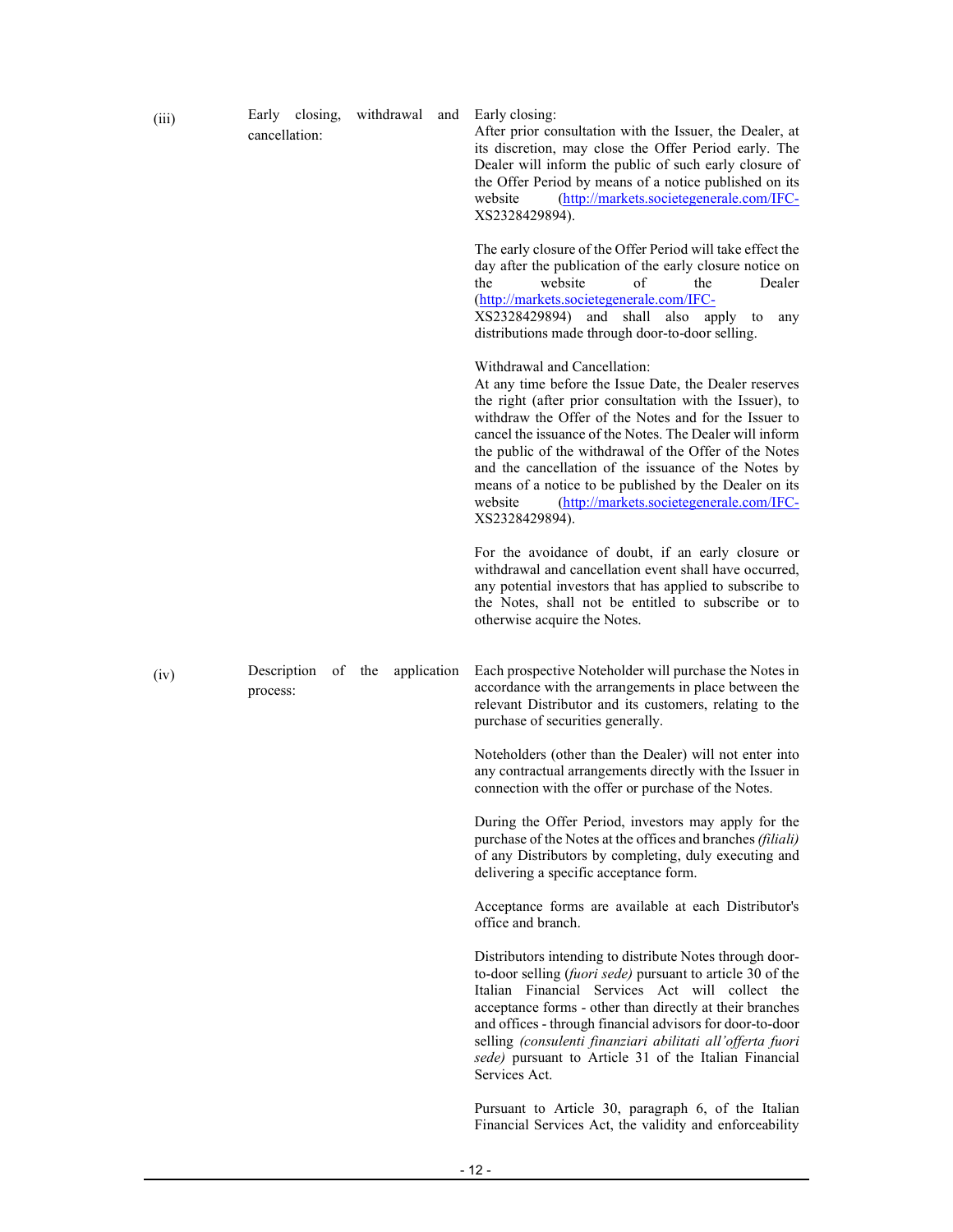of contracts entered into through door-to-door selling (*fuori sede*) is suspended for a period of 7 (seven) days from the date of subscription of the acceptance form by the relevant investor.

Within such period investors may notify the relevant Distributor of their withdrawal without payment of any charge or commission.

The Notes will be also offered through long distance

selling techniques *(tecniche di comunicazione a distanza)* pursuant to article 32 of the Italian Financial Services Act *(i.e.,* through the trading-online platform of the Distributors and/or recorded telephone orders). In this case, investors may purchase the Notes via the internet, after being identified by the Distributor, by using their personal password/identification codes. Pursuant to article *67-duodecies* of the Italian Legislative Decree No. 206/2005 as amended (the so called *"Codice del Consumo"),* the validity and enforceability of the contracts entered into through long distance selling techniques *(tecniche di comunicazione a distanza)* is suspended for a period of 14 (fourteen) days from the date of subscription of the acceptance form by the relevant investor. Within such period investors may notify the relevant Distributor of their withdrawal without any charge or commission. By purchasing the Notes, the Noteholders are deemed to have knowledge of the Terms and Conditions of the Notes and to accept such Terms and Conditions. The Notes may be purchased in a Minimum Lot (as defined in paragraph (vi) below) or an integral number of Notes greater than the Minimum Lot. Applications received by the Distributors prior to the start of the Offer Period or after the closing date of the Offer Period, will be considered as not having been received and will be void. (v) Details of the minimum and/or maximum amount of application (whether in number of Notes or aggregate amount to invest): Minimum purchase amount per investor: the Notes may be subscribed with a minimum lot of a Calculation Amount (ie. CNY 10,000) (the **"Minimum Lot"**). No maximum amount shall apply, subject however to the Series size. (vi) Method and time limits for paying up and for delivery of the Bonds: The Issuer has been informed by the Dealer that the Distributors will arrange with each person who purchases Notes from them, the payment by such person of the purchase price and crediting of such Notes to the account of such person. (vii) Process for notification to applicants of the amount allotted and indication whether dealing may begin before notification is made: The Offer is not subject to pre-identified allotment criteria. The Distributors will adopt allotment criteria (if any) ensuring equal treatment of prospective investors. All of the Notes requested through the Distributors during the Offer Period will be assigned, subject to early